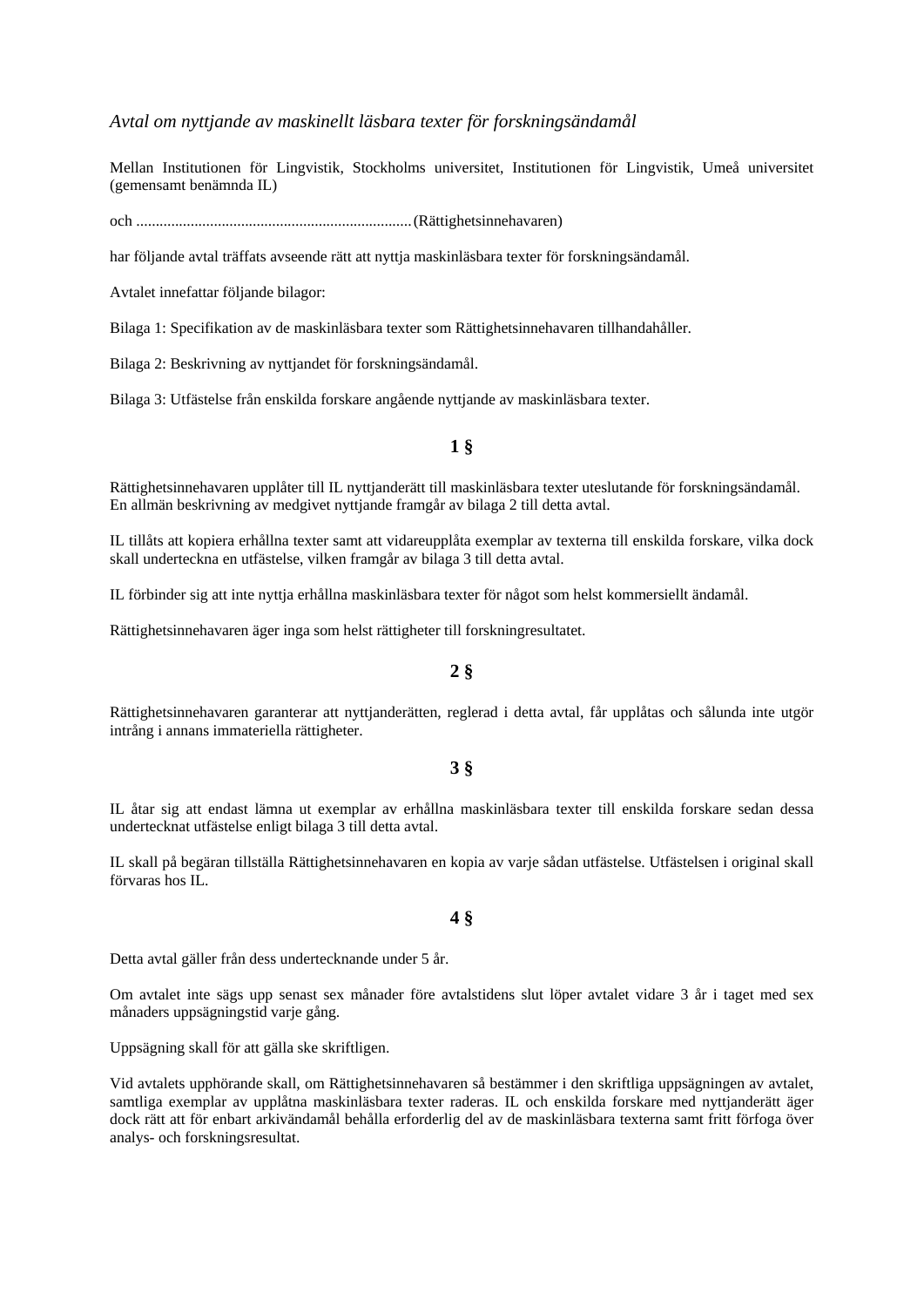**5 §** 

Ekonomisk ersättning till Rättighetsinnehavaren skall endast utgå i form av skäligt engångsbelopp motsvarande självkostnader för att till IL överlämna en kopia av de avtalade maskinläsbara texterna.

# **6 §**

Detta avtal har undertecknats i två exemplar, av vilka parterna erhållit var sitt.

Ort datum Ort datum för Institutionen för Lingvistik

\_\_\_\_\_\_\_\_\_\_\_\_\_\_\_\_\_\_\_\_\_\_\_\_\_\_\_\_\_ \_\_\_\_\_\_\_\_\_\_\_\_\_\_\_\_\_\_\_\_\_\_\_\_\_\_\_\_\_

Avtalsbilaga 1

*Specifikation av de maskinläsbara texter som Rättighetsinnehavaren tillhandahåller* 

Avtalsbilaga 2

*Beskrivning av nyttjandet för forskningsändamål* 

Texterna i den samlade korpusen kommer att lagras och bearbetas på dator för att sedan analyseras både manuellt och med dator. Analysen kommer att omfatta ordklasser, satsdelar och större enheter, liksom samtliga enheters egenskaper, betydelse och funktion i texten. Jämförelser mellan olika texter och olika texttyper kommer att göras.

Resultaten kommer huvudsakligen att presenteras i form av ordlistor och statistiska och andra uppställningar där de ingående texterna inte går att identifiera. En annan typ av resultat är de datorprogram som byggs upp för analysen.

I samband med muntlig och skriftlig presentation och diskussion av resultaten kan kortare avsnitt ur texterna citeras. Källan ska då alltid anges.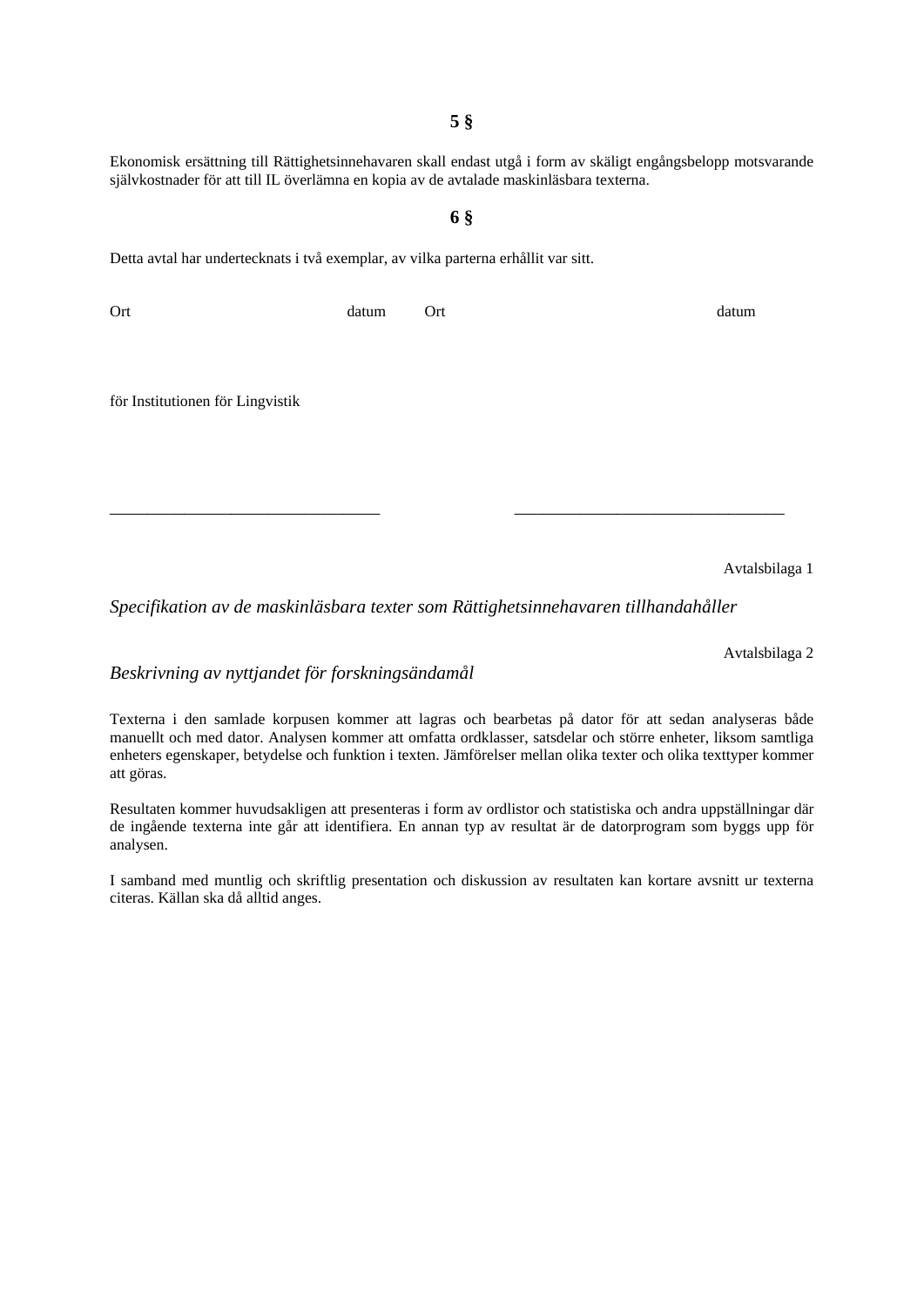#### Avtalsbilaga 3

## *Utfästelse avseende nyttjande av anförtrott textmaterial i maskinläsbar form för forskningsändamål*

Undertecknad forskare har tagit del av gällande avtal mellan Institutionen för Lingvistik, Stockholms universitet, Institutionen för Lingvistik, Umeå universitet och

textgivarna till Stockholm-Umeå Corpus (SUC)

jämte bilagor och förbinder mig härmed att hantera mig anförtrodda maskinläsbara texter helt i enlighet med vad som där reglerats beträffande Institutionen för Lingvistik, Stockholms universitet och Institutionen för Lingvistik, Umeå universitet.

Vidare förbinder jag mig att inte distribuera vidare, eller lämna annan tillgång till, något exemplar av de maskinläsbara texterna. Jag får dock fritt förfoga över mina analys- och forskningsresultat.

Vid all publicering av forskningsresultat baserade på denna textkorpus skall anges att korpusen använts.

Ort och datum

.....................................................

Namn

......................................................

Namnförtydligande

.....................................................

Adress

.........................................................

E-post

.........................................................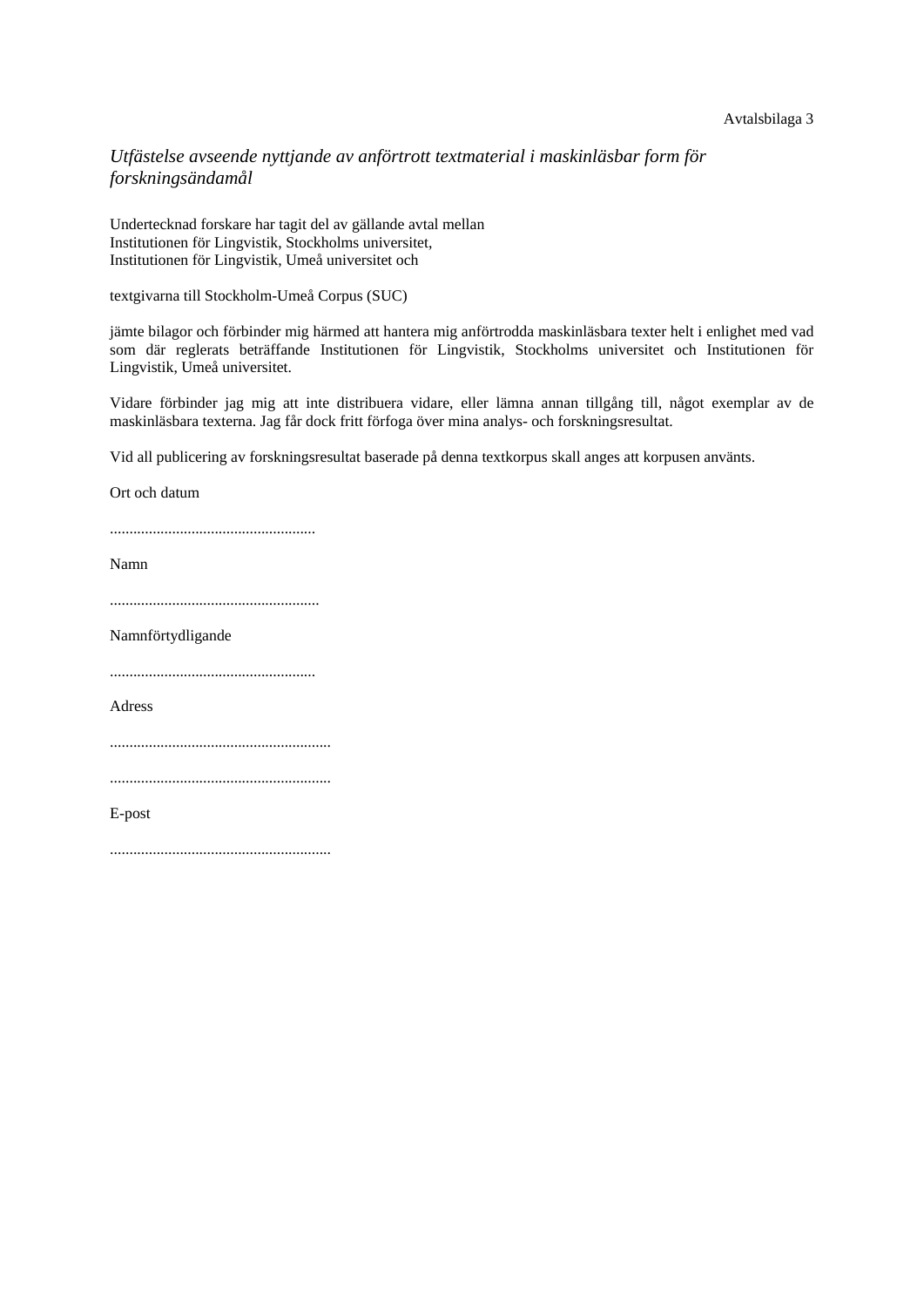#### *Agreement concerning the Use of Machine-readable Texts for Research Purposes*

The following Agreement concerning the right to use machine-readable texts for research purposes has been entered into between the Department of Linguistics, Stockholm University, the Department of Linguistics, Umeå University (hereinafter both referred to as "IL")

and ............................................(Holder of the Right)

The Agreement is accompanied by the following Appendices:

Appendix 1: Specification of the machine-readable texts supplied by the Holder of the Right

Appendix 2: Description concerning the right of use for research purposes

Appendix 3: Declaration submitted by each researcher concerning the use of machine-readable texts

#### **§ 1**

The Holder of the Right grants IL the legal right of using and enjoying machine-readable texts solely for research purposes. A general description of the granted usufruct is supplied in Appendix 2 accompanying this Agreement.

IL is permitted to copy the acquired texts and put them at the disposal of individual researchers. In this case each researcher must sign a declaration specified in Appendix 3 to this Agreement.

IL undertakes not to use the acquired texts for any commercial purposes whatsoever.

The Holder of the Right has no right whatsoever to any research results.

### **§ 2**

The Holder of the Right guarantees that the usufruct regulated in this Agreement may be granted to others, and that it shall thus not constitute an infringement of another person's intellectual property rights.

#### **§ 3**

IL accepts that copies of acquired machine-readable texts will be handed over to individual researchers only after they have signed a Declaration in accordance with Appendix 3 to this Agreement.

At the request of the Holder of the Right, IL shall submit a copy of such a Declaration to the Holder. The original of the Declaration shall be stored by IL.

#### **§ 4**

This Agreement is valid from the date of its signature for the period of 5 years.

If notice of termination is not given at least six months before the expiration of the Agreement, the Agreement continues to be valid for a term of 3 years, with a six-months' period of notice each time.

To be valid, notice of termination must be given in writing.

At the termination of the Agreement, if the Holder of the Right so decides in a written notice of termination of the Agreement, all the acquired copies of machine-readable texts shall be erased. IL and individual researchers with the right of usufruct are entitled, however, to keep, solely for archival purposes, the necessary portion of the machine-readable texts, as well as having free disposal of results from statistical analysis and research.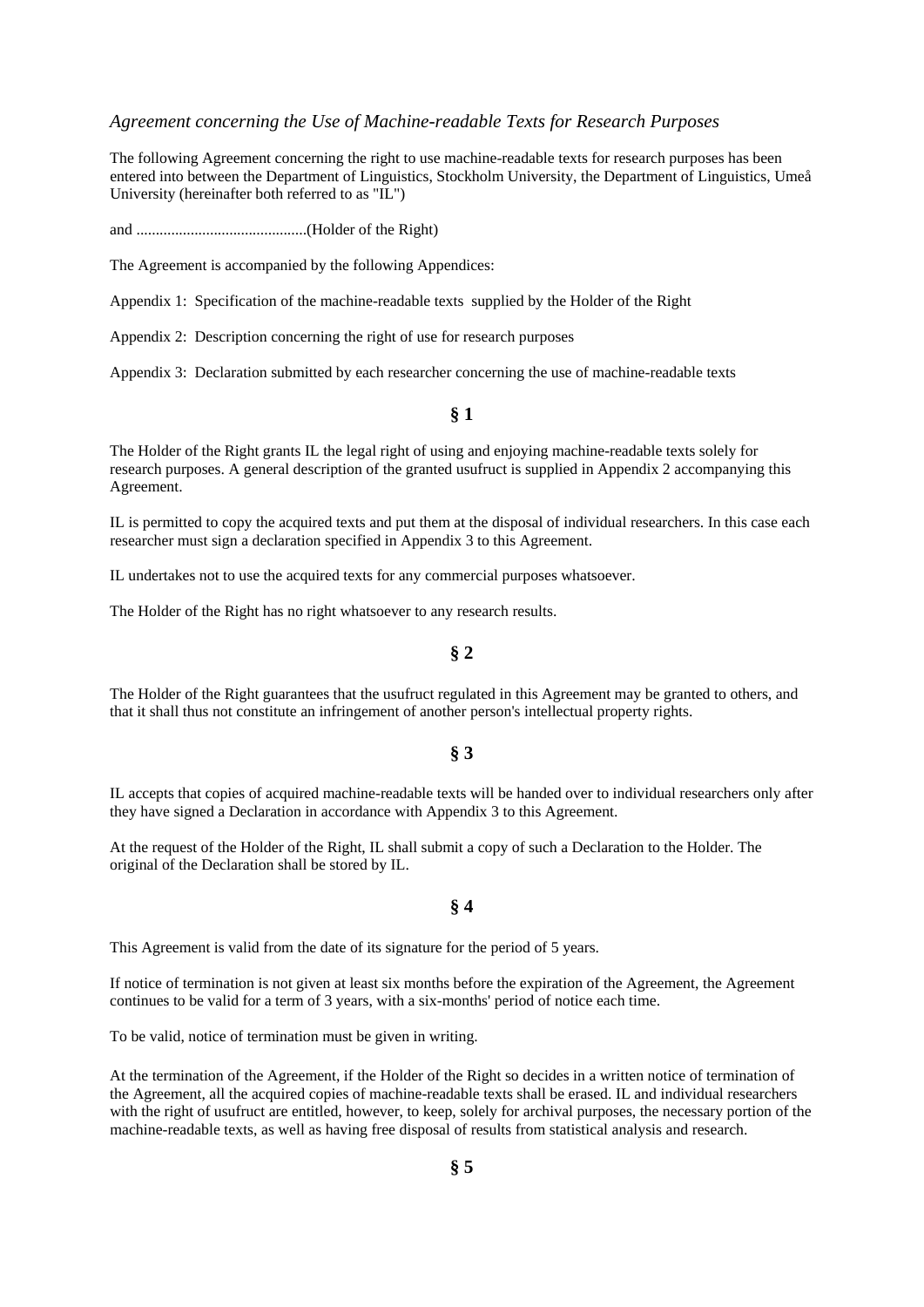Financial compensation shall be paid to the Holder of the Right only in the form of a one-time payment of a reasonable sum equivalent to the prime cost of a copy of the machine-readable texts agreed upon to be handed over to IL.

### **§ 6**

This Agreement has been signed in duplicate originals, each party having received one of them.

Place Date Date Place Date Date Date For the Department of Linguistics

…………………………………………

Appendix 1 to Agreement .

Appendix 1

# *Specification of the Machine-readable Texts supplied by the Holder of the Right*

(Under this heading the texts supplied by one Holder of Right are listed.)

Appendix 2 to Agreement.

## *Description concerning the Right of Use for Research Purposes*

The texts contained in the assembled corpus are going to be stored on and processed by the computer in order to be analyzed, both manually and with the help of the computer. The analysis of the texts will embrace word classes, clause elements and larger units, as well as the characteristics of all the specified units, their meaning and function in the text. Comparisons between different texts and different text types are going to be made.

The results will be presented primarily in the form of word lists, statistical tabulations and other kinds of classifications, where it will be impossible to identify the texts making them up. Another type of results will consist in computer programs written for analytical purposes.

In connection with oral and written presentations and discussions of the results, short sections of the texts can be quoted. In such cases the source shall always be stated.

Appendix 2